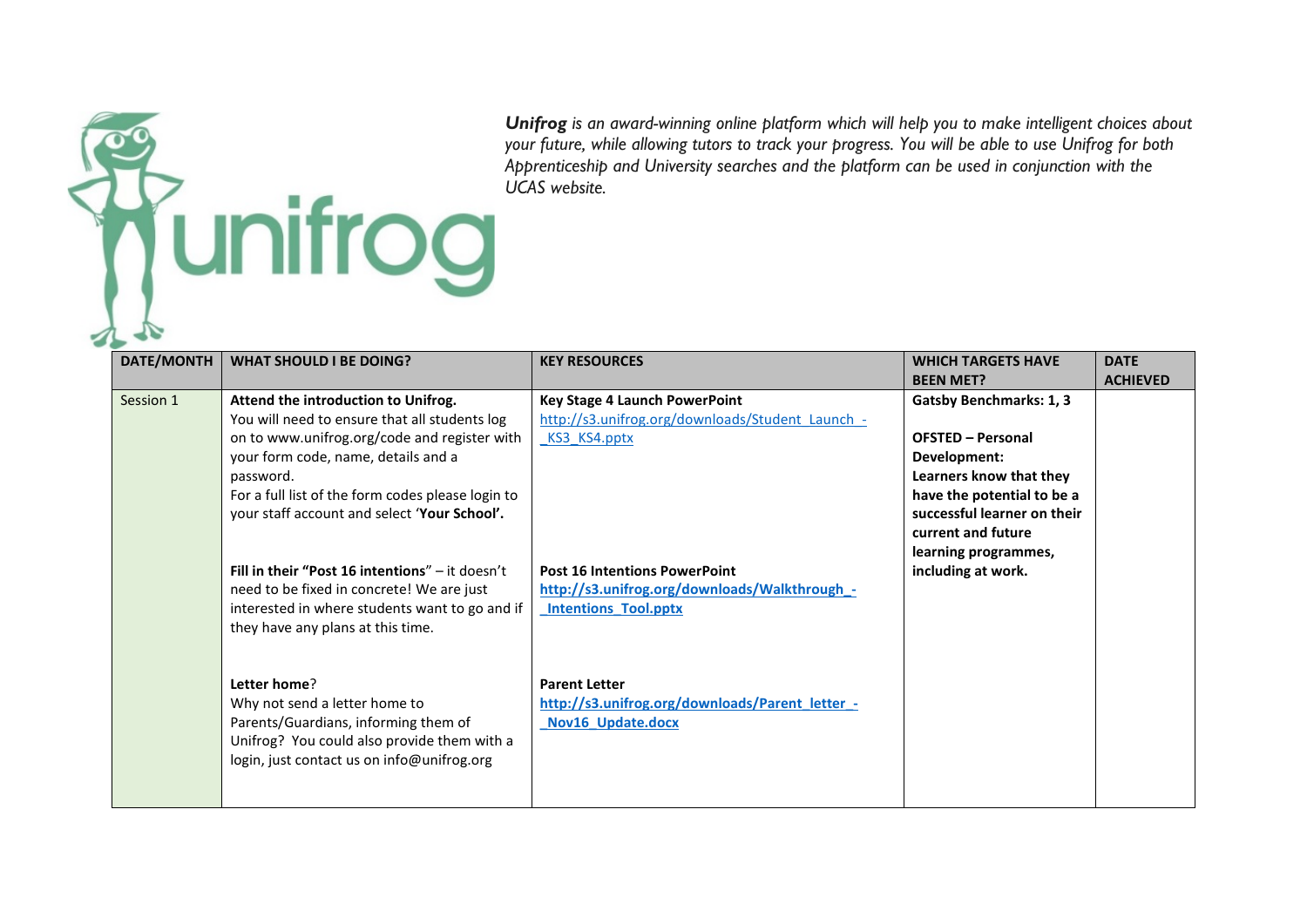| Session 2 | Record any activities they have done. Make<br>sure to log any academic activities including<br>independent work, research projects and<br>extracurricular projects. Encourage students<br>to think outside of their studies; work<br>experience, volunteering or being members of<br>a club/society | <b>Activities Tool PowerPoint</b><br>http://s3.unifrog.org/downloads/Walkthrough -<br><b>Activities.pptx</b>                                                                                                                                                                                                    | <b>Gatsby Benchmarks: 5,6 &amp;</b><br>$\overline{ }$<br><b>OFSTED - Personal</b><br>Development:<br>Learners develop personal,<br>social and employability                                     |
|-----------|-----------------------------------------------------------------------------------------------------------------------------------------------------------------------------------------------------------------------------------------------------------------------------------------------------|-----------------------------------------------------------------------------------------------------------------------------------------------------------------------------------------------------------------------------------------------------------------------------------------------------------------|-------------------------------------------------------------------------------------------------------------------------------------------------------------------------------------------------|
|           | Start to record key competencies. Reflecting<br>on the Activities Tool provided, ask students<br>to log their key competencies, the strengths<br>they have demonstrated/developed e.g.<br>Independence. Team work, Communication                                                                    | <b>Competencies Tool PowerPoint</b><br>http://s3.unifrog.org/downloads/Walkthrough_-<br><b>Competencies.pptx</b>                                                                                                                                                                                                | skills, including English,<br>Maths and ICT. They<br>recognise the importance<br>of these skills in the<br>context of their progress<br>and career aim.                                         |
|           | skills.                                                                                                                                                                                                                                                                                             | For smaller class sizes rather than whole year group<br>sessions, you may want to take a look at our library of<br>teaching resources!<br>This resource is great for encouraging students to start<br>thinking about their key competencies!<br>http://s3.unifrog.org/downloads/Competencies_-<br>Discover.pptx |                                                                                                                                                                                                 |
| Session 3 | Know How: Getting Prepared, 5 things to put<br>in place in key stage 4.                                                                                                                                                                                                                             | Use our Know How Guide to help students think about<br>their plans and next steps. This can be found in the<br>Know How library under UK Uni's, Preparing to Apply,<br>5 things to put in place at KS4.                                                                                                         | Gatsby Benchmarks 1, 2, 3,<br>4, 5, 7 and 8<br>OFSTED:<br>Learners use of<br>information they receive                                                                                           |
|           | Using both the University search tool and the<br>Know How library start to consider the<br>following:<br>1. Subject choices<br>2. Future goals $-$ the earlier a student<br>starts to consider these, the more<br>likely they are to succeed                                                        | Are your students struggling to make subject choices<br>at A Level? You could use our A Level Choices<br>PowerPoint and Worksheet to help students plan their<br>next steps:<br>http://s3.unifrog.org/downloads/A level choices.pptx                                                                            | on the full range of<br>relevant career pathways<br>from the provider and<br>other partners, to help<br>them to develop<br>challenging and realistic<br>plans for their future<br>career goals. |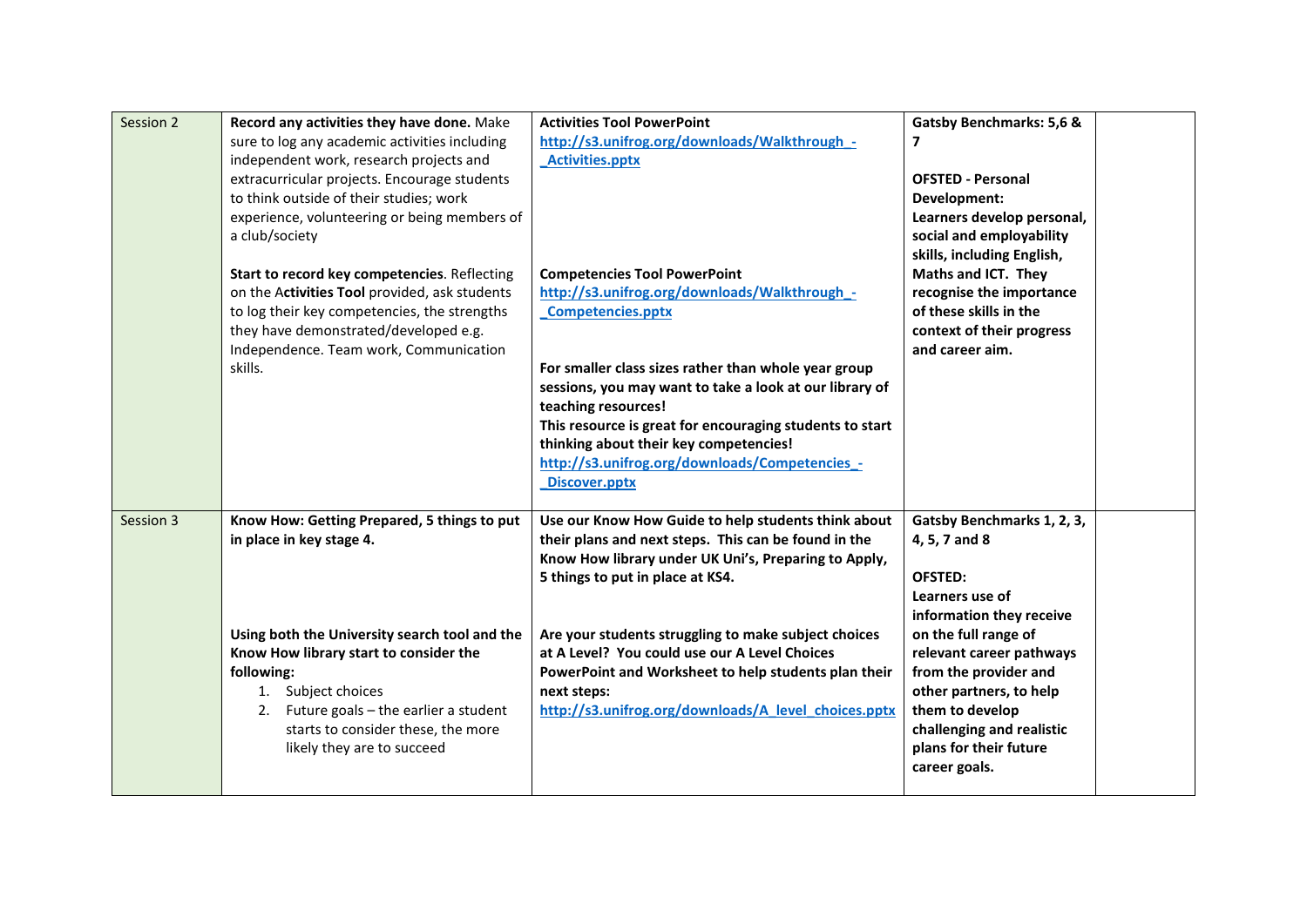| GCSE grades - with AS-levels being<br>3.<br>phased out there's a greater<br>emphasis on GCSE performance                                                                                                                                                                                                                                                                                              |                                                                                                                                                                                                                                                                                                                                                                       |  |
|-------------------------------------------------------------------------------------------------------------------------------------------------------------------------------------------------------------------------------------------------------------------------------------------------------------------------------------------------------------------------------------------------------|-----------------------------------------------------------------------------------------------------------------------------------------------------------------------------------------------------------------------------------------------------------------------------------------------------------------------------------------------------------------------|--|
| Primary pathway search. Are your students<br>primarily thinking of going to College/Sixth<br>Form? Apprenticeship route? Ask them to<br>select one route that that they are<br>considering to be their main progression<br>route, then start to search, refine and make a<br>short list.<br>Apprenticeship route? Start using Unifrog to<br>see what skills their chosen industry are<br>looking for. | Here's our How To Guide on using the College's and<br>Sixth Forms, Apprenticeships and Universities search<br>tools.<br>http://s3.unifrog.org/downloads/Walkthrough -<br><b>College and Sixth Form.pptx</b><br>http://s3.unifrog.org/downloads/Walkthrough -<br><b>University.pptx</b><br>http://s3.unifrog.org/downloads/Walkthrough -<br><b>Apprenticeship.pptx</b> |  |
|                                                                                                                                                                                                                                                                                                                                                                                                       | N.B. If you would like to focus on areas such as skills<br>required for careers, HE terminology or apprenticeship<br>facts, go to our Teaching Resources Tool Box. You'll<br>find a huge selection our lessons and activities to<br>choose from!                                                                                                                      |  |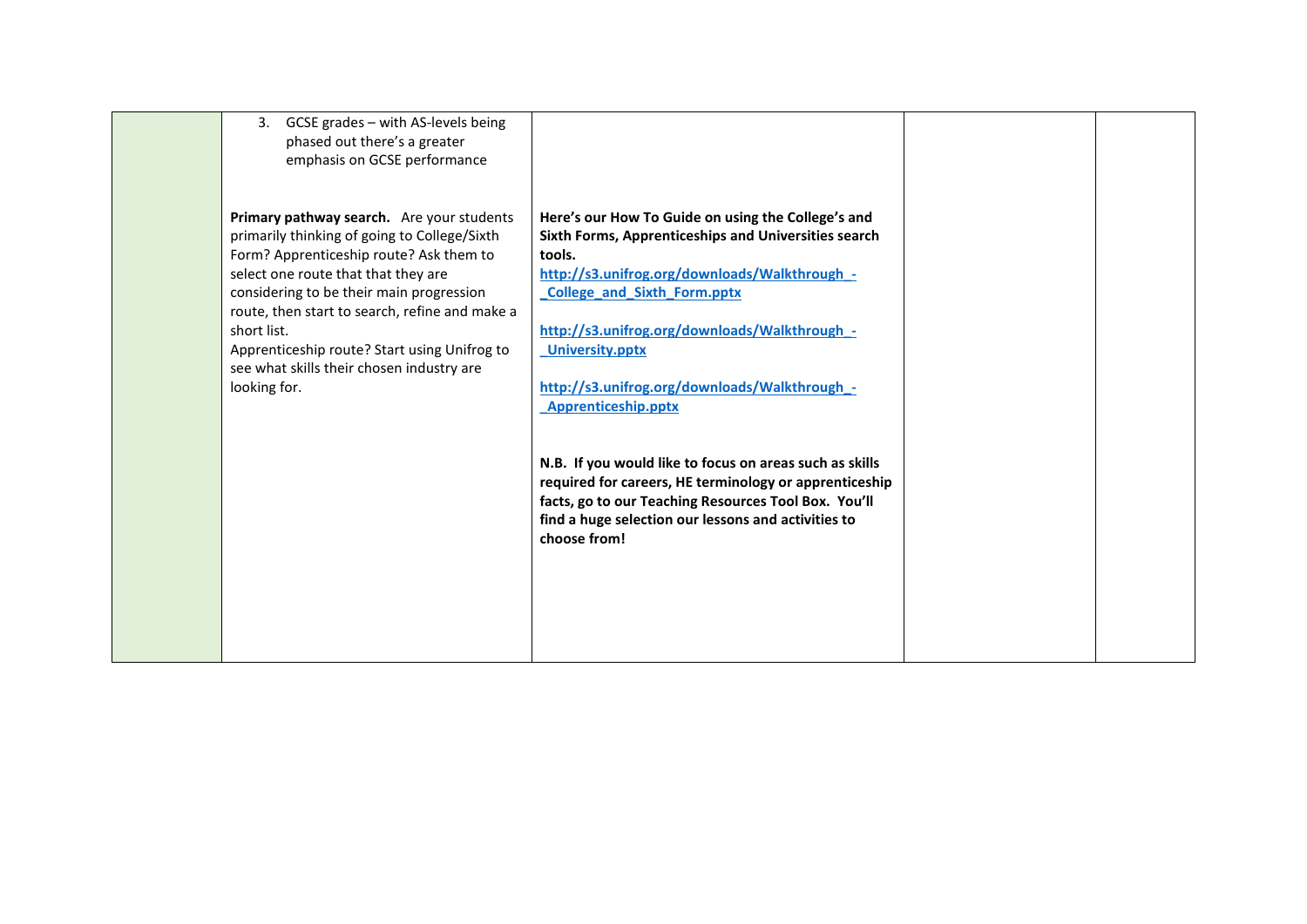| <b>DATE/MONTH</b> | <b>WHAT SHOULD I BE DOING?</b>           | <b>RESOURCES</b>                                                   | <b>WHAT TARGETS HAVE</b>  | <b>DATE</b>     |
|-------------------|------------------------------------------|--------------------------------------------------------------------|---------------------------|-----------------|
|                   |                                          |                                                                    | <b>BEEN MET?</b>          | <b>ACHIEVED</b> |
| Session 4         | Secondary pathway search. If             | Why not take some time to bust some Apprenticeship myths!?         | <b>Gatsby Benchmarks:</b> |                 |
|                   | students have completed their            | http://s3.unifrog.org/downloads/Busting_apprenticeship_myths.pptx  | 1, 2, 3, 7 & 8 & 8        |                 |
|                   | primary pathway search, they can         |                                                                    |                           |                 |
|                   | start to think of an alternative e.g. if | Pro's and Con's of University - you this resource to have a class  | <b>OFSTED - Personal</b>  |                 |
|                   | they're intending to go to Sixth Form    | debate:                                                            | Development:              |                 |
|                   | what's their back up? Perhaps an         | http://s3.unifrog.org/downloads/University - Debate.pptx           |                           |                 |
|                   | apprenticeship! Search, refine and       |                                                                    | Learners use of           |                 |
|                   | have a solid back up.                    |                                                                    | information they          |                 |
|                   |                                          |                                                                    | receive on the full       |                 |
|                   | CV. Build a structured CV applicable     | This resource is brilliant for helping students to identify how to | range of relevant         |                 |
|                   | to the industry they're interested       | improve their CV's!                                                | career pathways from      |                 |
|                   | pursuing a career in. Use the            | http://s3.unifrog.org/downloads/CVs_-                              | the provider and          |                 |
|                   | Apprenticeship search tool to see        | maximising your potential.pptx                                     | other partners, to        |                 |
|                   | what skills the industry is looking      |                                                                    | help them to develop      |                 |
|                   | for.                                     |                                                                    | challenging and           |                 |
|                   |                                          |                                                                    | realistic plans for their |                 |
|                   |                                          |                                                                    | future career goals.      |                 |
| June/July         | End of Year Check. Have you used         | We have resources that cover wide ranging topics in CEIAG. Whether |                           |                 |
|                   | your key strengths towards your CV?      | it's helping students to build upon their transferable skills,     |                           |                 |
|                   | Logged your post 16 intentions? re-      | encouraging them to undertake MOOC's, or helping them to consider  |                           |                 |
|                   | searched university and logged your      | all of their options and pathways, we have lessons and activities  |                           |                 |
|                   | achievements/activities this year?       | available for you to utilize. Please go to our Guidance Teaching   |                           |                 |
|                   |                                          | <b>Resources for a full list.</b>                                  |                           |                 |